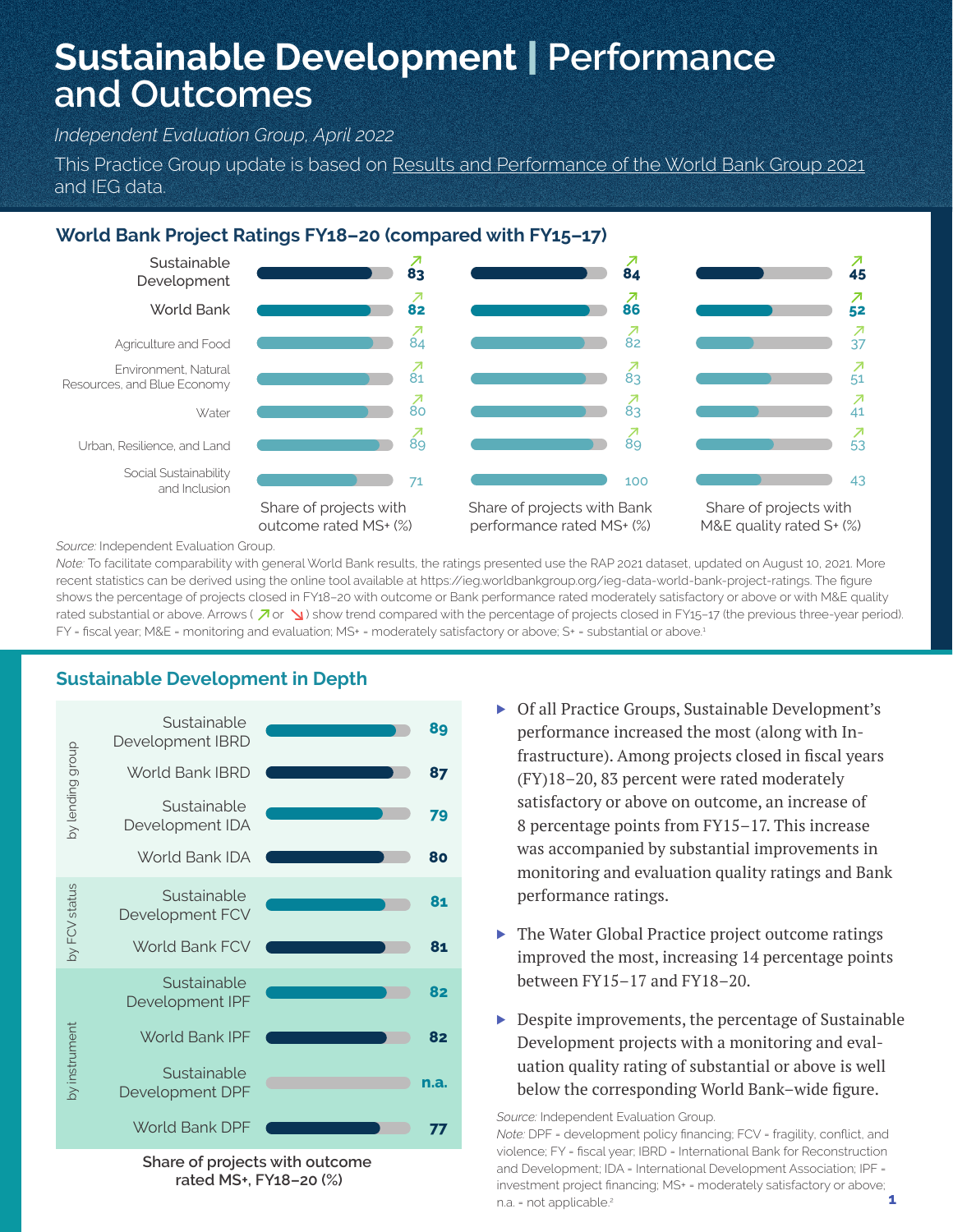# **Project Outcome Ratings over Time, Sustainable Development Practice Group**





*Note:* MS+ = moderately satisfactory or above.

## Sustainable Development Projects, Percentage Distribution of Ratings

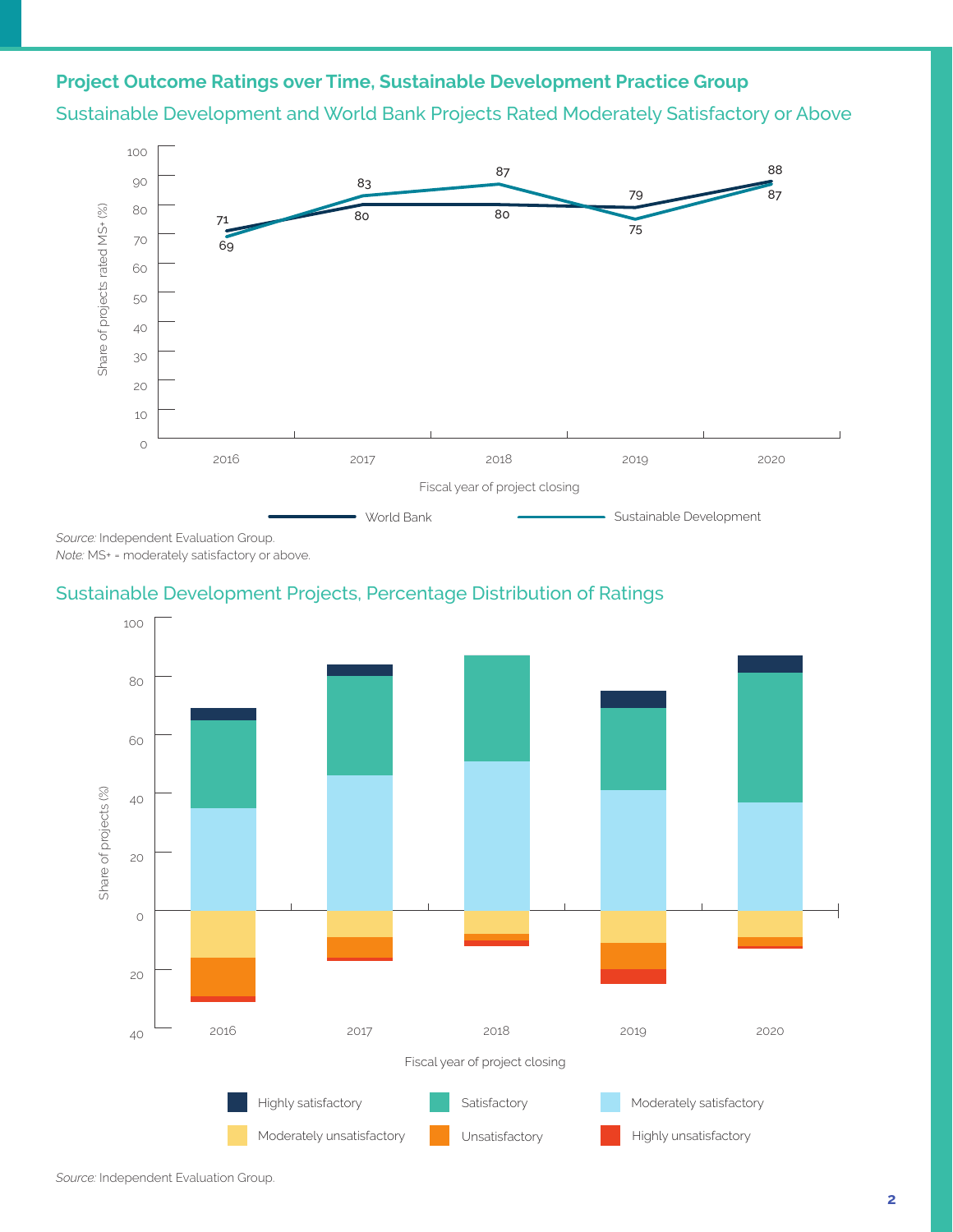### **Change in Frequency of Outcome Types among World Bank Sustainable Development Projects, FY12–14 to FY17–20**



*Source:* Independent Evaluation Group.

*Note:* The figure shows the prevalence of each outcome type embodied in project development objectives of a sample of projects closed in FY12–14 (earlier group) and FY17–20 (later group). A project can have more than one outcome type, so the percentages of outcome types do not total 100 in either group. The figure shows only the 13 most relevant outcome types for Sustainable Development, ranked by the prevalence of the outcome type in the later period. The other three possible outcome types are "natural capital sustained," "awareness, attitudes, or behaviors changed," and "legal or regulatory context improved." FY = fiscal year.

- ▶ For *Results and Performance of the World Bank Group 2021*, an analysis of outcome types provided initial insights on the types of change envisioned by project objectives. Sixteen outcome types were defined for the World Bank, and the analysis of outcome types was carried out for a representative sample of World Bank projects for two different time periods.
- ▶ In every Practice Group, "quality of services improved" and "capacity of institutions to perform institutional functions enhanced" are the most common outcome types. In Sustainable Development, the next-most prevalent outcome type is "access to services expanded."
- ▶ Sustainable Development experienced a very substantial 23 percentage point increase in project development objectives with outcome type "quality of services improved."